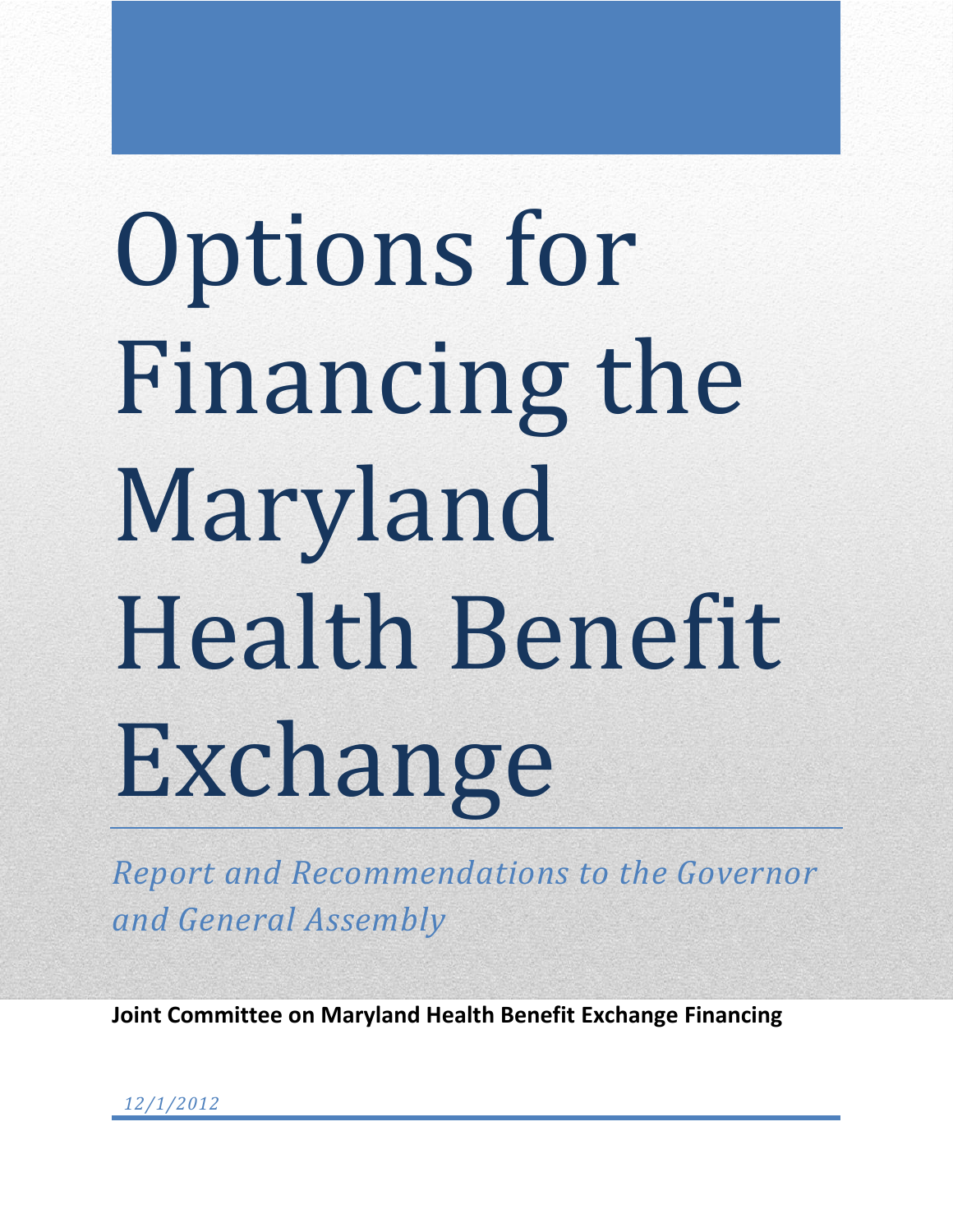# **TABLE OF CONTENTS**

| Joint Committee on Maryland Health Benefit Exchange Financing: Establishment and Charge  5 |
|--------------------------------------------------------------------------------------------|
|                                                                                            |
|                                                                                            |
| Maryland Health Benefit Exchange Board's "Recommendations for a Successful Maryand Health  |
| Wakely's Consulting Group's "Detailed Analysis for Financing the Maryland Health Benefit   |
|                                                                                            |
| JOINT COMMITTEE RECOMMENDATIONS TO GOVERNOR AND GENERAL ASSEMBLY11                         |
|                                                                                            |
|                                                                                            |
|                                                                                            |
|                                                                                            |
|                                                                                            |
|                                                                                            |
|                                                                                            |
|                                                                                            |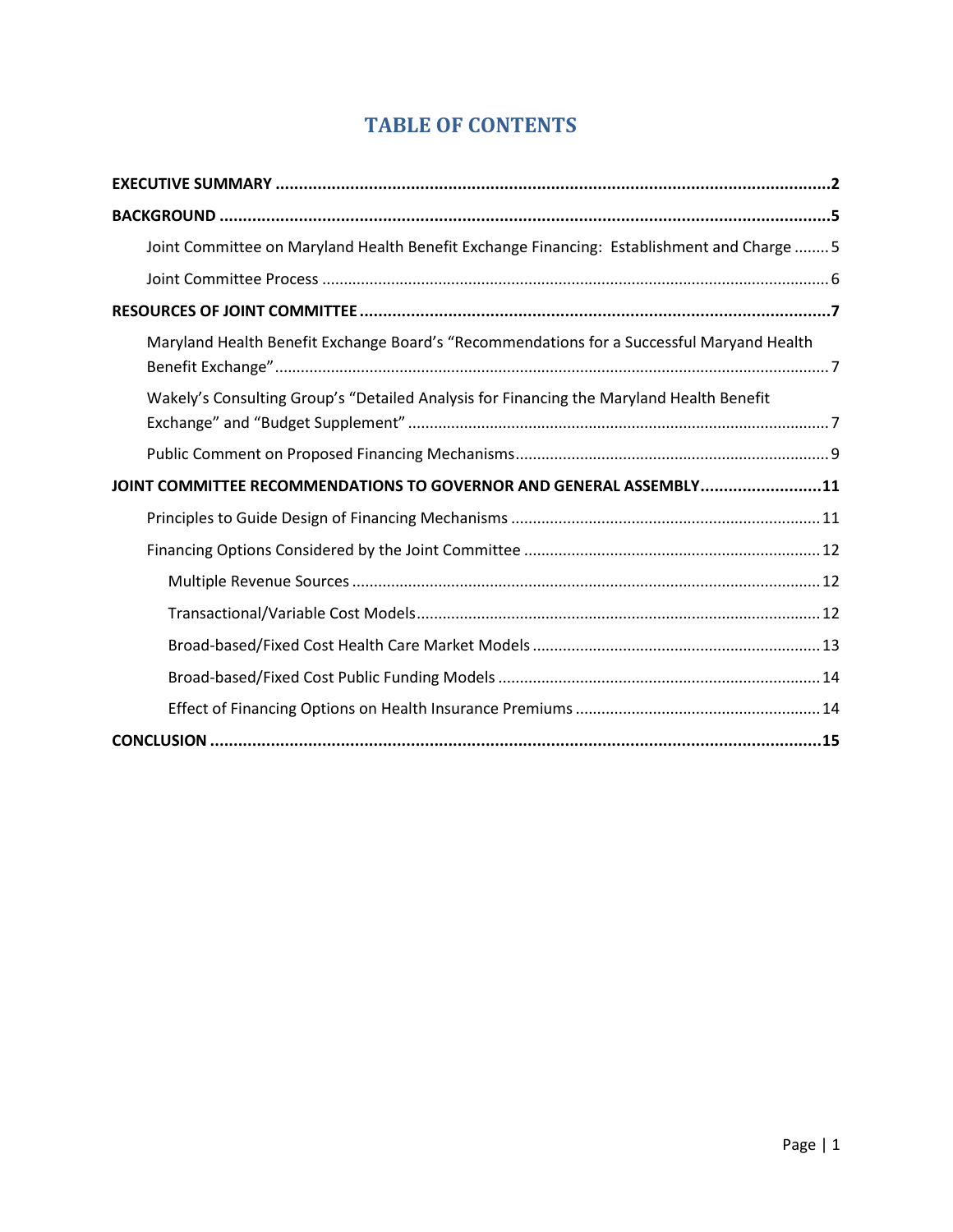# <span id="page-2-0"></span>EXECUTIVE SUMMARY

The Maryland Health Benefit Exchange Act of 2012 established the Joint Committee on Health Benefit Exchange Financing (Joint Committee) to examine and make recommendations on how the Maryland Health Benefit Exchange (MHBE or Exchange) should be funded after 2014. The Joint Committee worked over a six-month period with an expert consultant, the MHBE's Financing and Sustainability Advisory Committee, and the public through oral and written comment to develop and analyze a variety of potential financing mechanisms, based on a potential budget for 2015-2017.

The Joint Committee offers the following recommendations and guidance to the Governor and General Assembly for their consideration.

# **MHBE Projected Budget**

The expert consultant concluded that the MHBE's operations can be projected to cost \$35 million in 2015 and will fall to \$33 million by 2017. These estimates do not include the costs allocated to Medicaid. These totals will likely need some adjustment based on actual enrollment as operations move forward.

#### **Principles**

The following general principles should guide design of MHBE funding mechanisms:

- 1. The MHBE has both business and public value, benefiting consumers, carriers, brokers, the health care sector, the State and the general public.
- 2. The allocation of fixed, variable, and Medicaid-related costs should inform determination of the appropriate revenue streams.
- 3. A hybrid approach, which combines two or more revenue streams, reflects MHBE's business and public value and is most likely to ensure its sustainability.
- 4. MHBE revenue streams should be designed to support its short and long-term financial sustainability.
- 5. Where possible, assessments should be characterized by simplicity and ease with respect to compliance and administration.

# **Guidance and Recommendations**

In addition to these guiding principles, the Joint Committee submits for consideration the following recommendations and input.

#### *Multiple Revenue Sources*

While the recommended hybrid approach to financing the Exchange assumes at least two revenue streams to support both variable and fixed costs, the possibility of more than two funding sources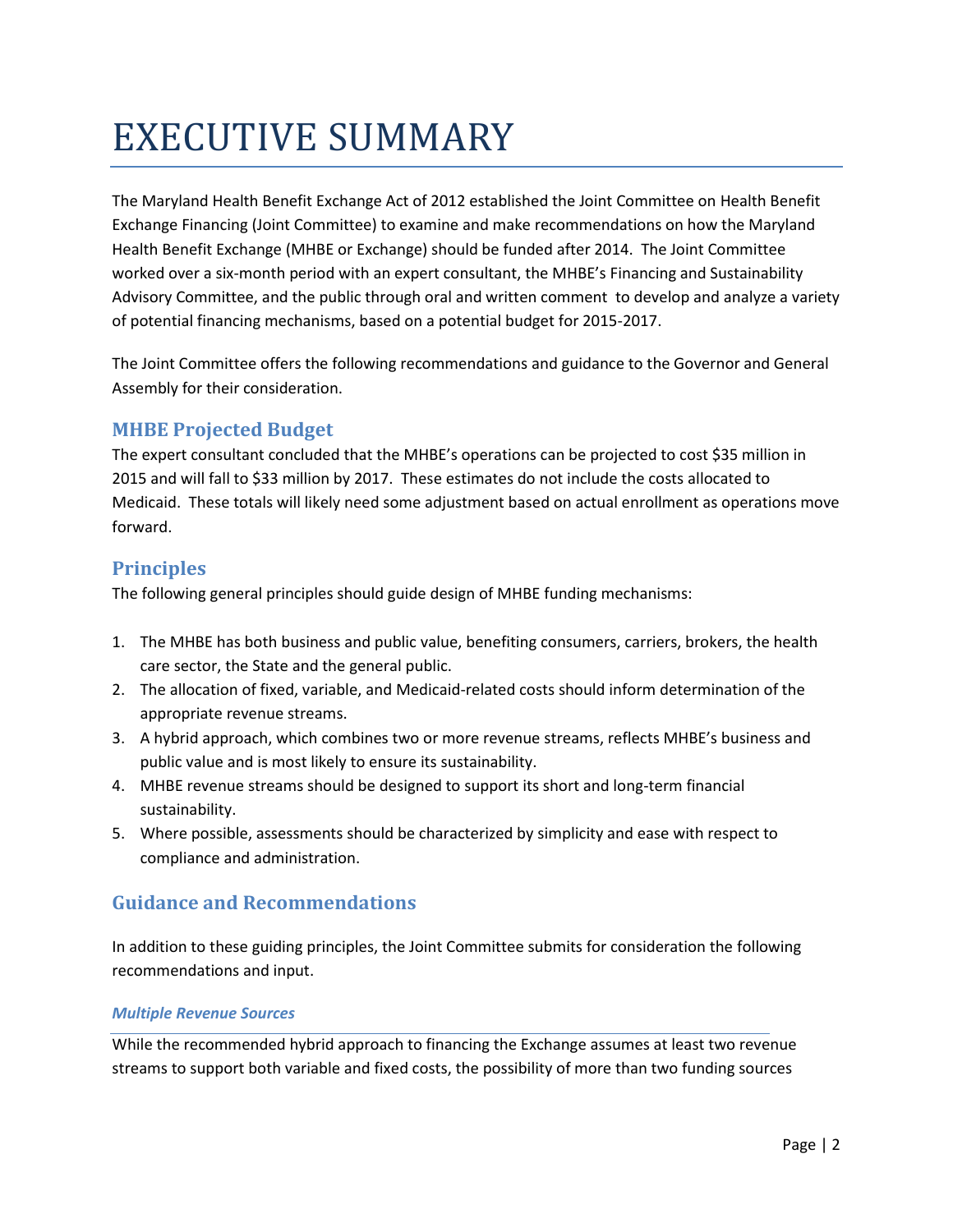should also be considered. Promoting equity, ensuring stability and other goals may militate in favor of multiple funding sources.

#### *Transactional/Variable Cost Models*

Two options under this model should be considered, *i.e*. an assessment on carriers' enrollment in the Exchange only, and an assessment on non-group and small group enrollment both inside and outside the Exchange.

**Type of assessment:** With respect to selecting the structure of the assessment, the Committee offers the following considerations.

- a. *Percentage-based fee*: If the assessment is based on a percentage of premium, a cap should be considered to place an outside limit on its penalizing impact on higher-cost policies; and
- b. *Flat fee*: If the assessment is a flat, per member fee, different fees should attach to each insurance line, *i.e*. medical, dental and vision.

**Assessment on Exchange-only QHPs or those sold inside and outside Exchange:** With respect to evaluating the relative advantages and disadvantages of an assessment on MHBE membership only versus enrollment both inside and outside the Exchange, the following key factors should be given serious consideration.

- a. *Business risk*: Assessing Exchange enrollment only creates a business risk because it would provide carriers a lower yield on policies sold in the Exchange, and it would make calculating an adequate assessment rate more difficult in the early years because enrollment will be uncertain. Thus, an assessment both inside and outside the Exchange may be more fiscally prudent, establishing greater predictability and stability in the early years. Moving to an Exchange only assessment could be revisited later once enrollment stabilizes.
- b. *Administrative simplicity*: An assessment both inside and outside the Exchange would be less administratively complex and burdensome because the Maryland Insurance Administration already has in place a collection mechanism for its existing premium assessment.
- c. *Carrier flexibility*: Both options provide flexibility to carriers as to how to pass through and spread the costs of the assessment. Because the premium rates of the identical plan design sold inside and outside the Exchange must be the same, consumers will not be affected differentially under either option.

#### *Broad-Based/Fixed Cost, Health Care Market-Based Model*

The three options presented under this model are an assessment on the commercial, large group insurance market, on hospital patient revenue, and on other licensed health care professionals.

**Hospital Assessment**: An increase in the current assessment on hospital revenues should not be considered as a viable funding mechanism. Because Maryland is near the federal limit in using a hospital-based assessment, and because that limit may be lowered by Congress, this option is not a reliable and sustainable funding source.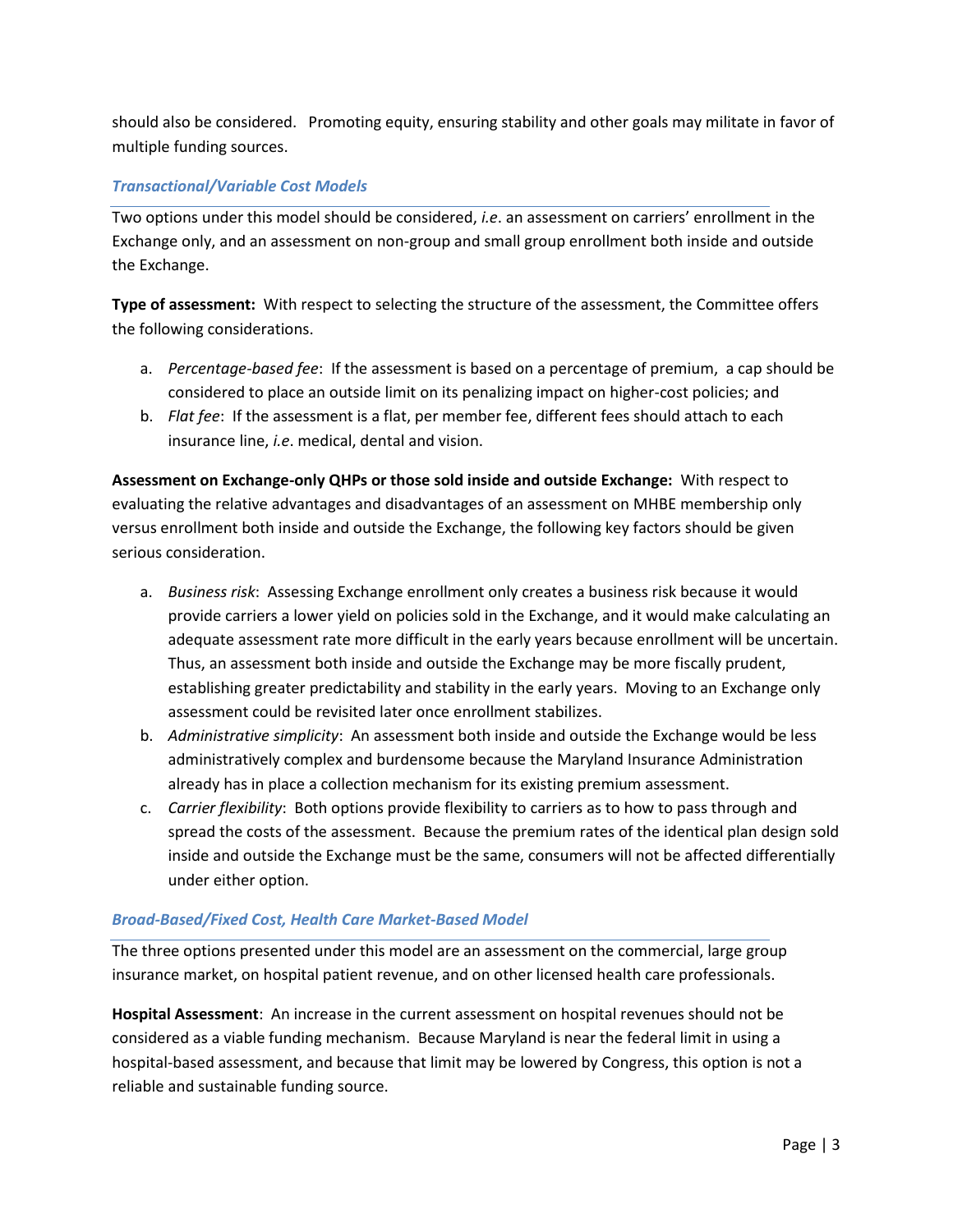**Assessment on other licensed providers**: If an increase in the current Maryland Health Care Commission assessment is considered, it should be limited to a modest increase over existing levels. One complexity is that determining the correct individual rates of assessment for different kinds of providers not similarly situated in their ability to recoup the costs will be difficult.

**Assessment on large group commercial insurance market**: This option should be considered to support the MHBE's fixed costs. Together with the transactional assessment, it would provide the benefit of reaching indirectly most components of the health care system, thereby capturing the MHBE's value to the broader health care market. It also allows for a relatively low rate of assessment by virtue of a sizable revenue base.

#### *Broad-Based/Fixed Cost Public Funding Models*

An increase in the tobacco tax should also be considered to support the Exchange's fixed costs. With tobacco users more likely to be uninsured and to require health care services, this option is closely tied to the public value of the Exchange. About 15% of adult Marylanders smoke; should this number decline as a result of a modest tax increase, the resulting cost savings and greater productivity would benefit the entire State. If this funding mechanism is considered, there should be a plan to maintain revenue in the event that smoking rates decline.

# **Effect of Financing Options on Health Insurance Premiums**

Because carriers generally pass assessments through to consumers in premiums, the expectation is that all other factors being equal, a carrier assessment used to fund the Exchange will be reflected fully in premiums. This assumption, however, does not account for new competitive market factors brought about by the Exchange. Carriers' incentives to price strategically in order to compete for enrollees, who will be particularly sensitive to premium rates, may induce them not to include the entire amount of an assessment into premiums. Because they will nonetheless pass at least some portion of any direct or indirect assessment through to consumers, however, the only financing option unlikely to have any upward, direct effect on health insurance premiums is an increase in the cigarette tax. This expectation also militates in favor of selecting broader-based assessments.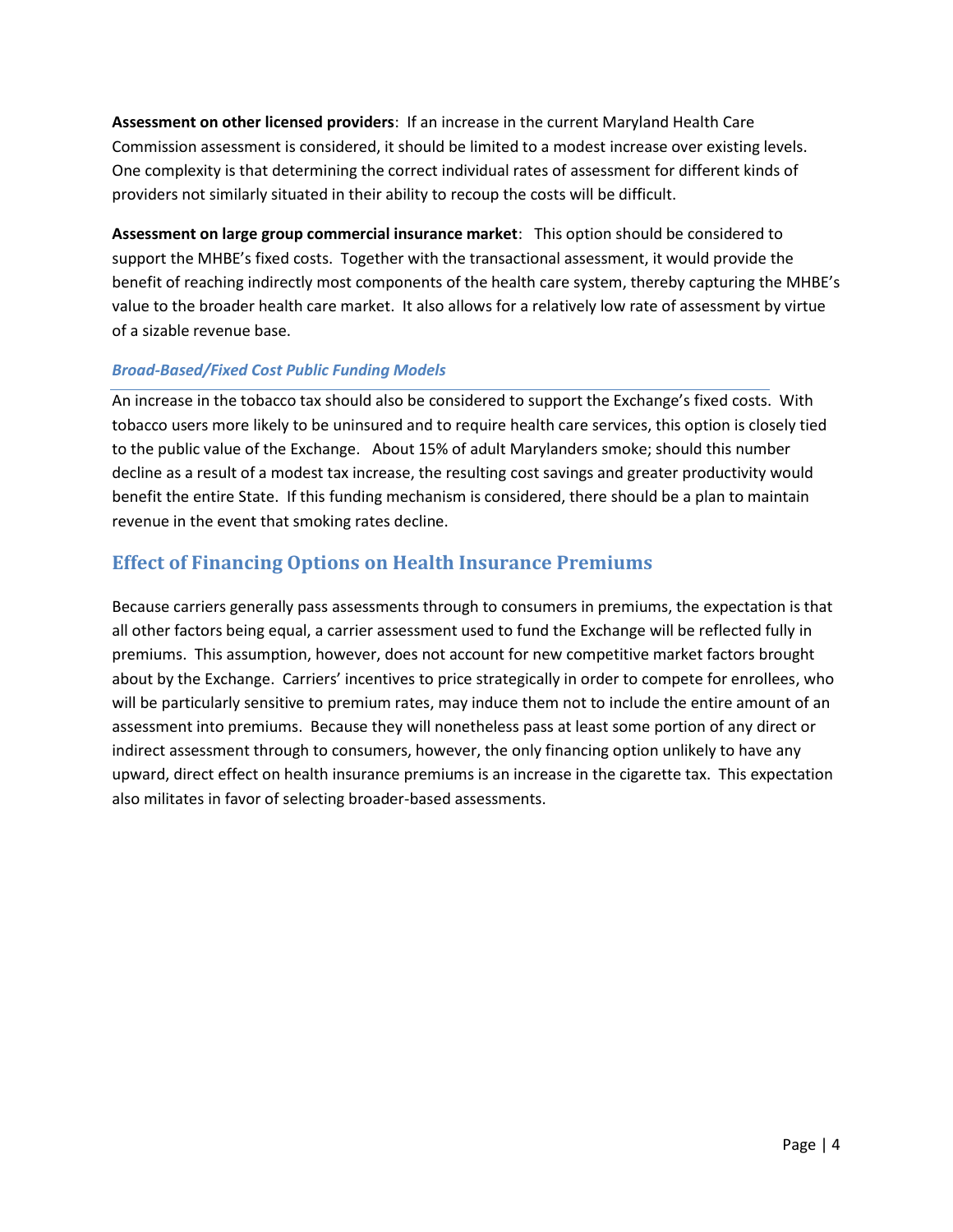# OPTIONS FOR FINANCING THE MARYLAND HEALTH BENEFIT EXCHANGE

# **BACKGROUND**

# **Joint Committee: Establishment and Charge**

The Maryland Health Benefit Exchange Act of 2012 (MHBE Act of 2012) put in place many of the policy decisions necessary to govern operations of the Maryland Health Benefit Exchange (MHBE or Exchange). With respect to how the MHBE should be financed to ensure its sustainability after 2014, however, the O'Malley-Brown Administration and General Assembly made the judgment that more analysis of the issues involved would be beneficial. As such, the MHBE Act of 2012 established a joint executive and legislative committee (Joint Committee) to conduct further study of the MHBE financing options and to submit a report and recommendations to the Governor and General Assembly by December 1, 2012.

The law directed that the Joint Committee, building on the 2011 recommendations of the MHBE's Board and its Finance and Sustainability Advisory Committee (Advisory Committee), should examine a combination of broad-based and transactional funding mechanisms with the goal of ensuring a stable and flexible revenue stream. It should consider existing assessment mechanisms, the impact of any new assessments, and how best to align the revenues and expenditures of the MHBE.<sup>1</sup>

(i) ensure a stable revenue stream;

(ii) allow the Exchange to adjust revenue levels to accommodate fluctuations in enrollment and other factors affecting its fixed and variable costs; and

(iii) rely on:

 $\overline{\phantom{a}}$ 

 $11$  Specifically, the MHBE Act of 2012 provides that the Joint Committee shall:

<sup>(1)</sup> (i) build on the recommendations of the 2011 Report and Recommendations of Maryland Health Benefit Exchange and the 2011 report of the Finance and Sustainability Advisory Committee of the Exchange; and (ii) in assessing total funds needed to sustain the Exchange and to minimize duplication of functions and costs, consider the expertise of and functions already performed by the Department of Health and Mental

Hygiene, the Maryland Health Care Commission, the Maryland Insurance Administration, and the Health Services Cost Review Commission;

 <sup>(2)</sup> examine a combination of funding mechanisms for the Exchange with the goal of developing an approach that will:

<sup>1.</sup> a consistent, broad–based assessment that can be adjusted to scale in order to reduce the Exchange's vulnerability to enrollment fluctuations; and

<sup>2.</sup> additional funding from transaction fees;

<sup>(3)</sup> consider existing broad–based financing of health programs such as the Maryland Health Care Commission's assessments on health care industry sectors;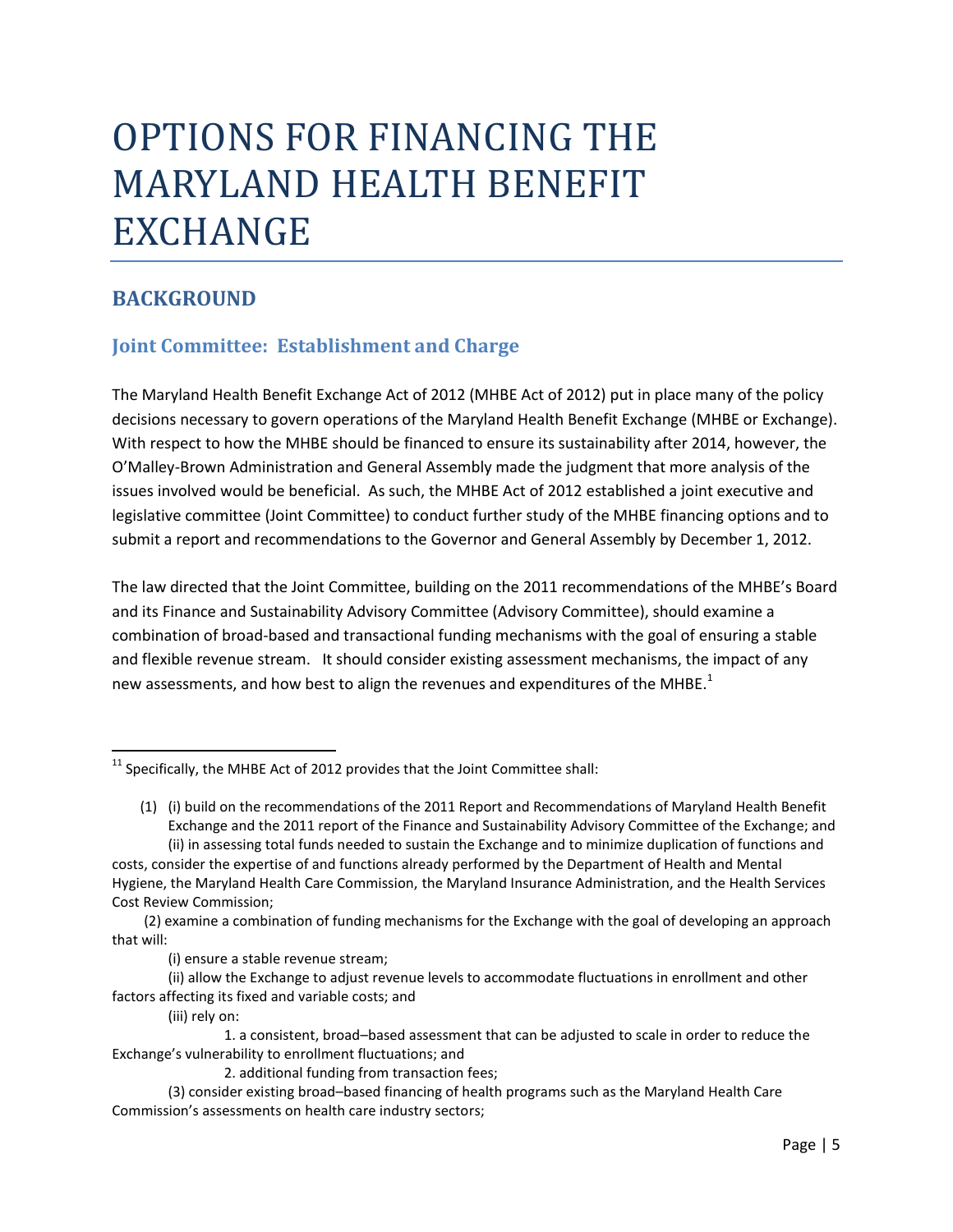# **Joint Committee Process**

#### *Committee Membership*

 $\overline{\phantom{a}}$ 

The Joint Committee is made up of the following members: Joshua M. Sharfstein, Secretary, Department of Health & Mental Hygiene; T. Eloise Foster, Secretary, Department of Budget and Management; Therese M. Goldsmith, Commissioner, Maryland Insurance Administration; John M. Colmers, Chair, Health Services Cost Review Commission; Craig P. Tanio, M.D., Chair, Maryland Health Care Commission; Meredith L. Borden, Assistant Attorney General and designee of Douglas F. Gansler, Attorney General; Senator Robert J. Garagiola; Senator James N. Robey; Delegate Robert A. Costa; Delegate James W. Hubbard; Darryl J. Gaskin, Ph.D, MHBE Board; and Thomas S. Saquella, M.A., MHBE Board.

#### *Work with Consultant and MHBE Financing and Sustainability Advisory Committee*

In May, 2012, with funds from its federal Establishment I grant, the MHBE contracted with Wakely Consulting Group, Inc. (Wakely) to assist the Joint Committee in its analysis of financing options. The MHBE's Financing Advisory Committee was then re-convened to assist Wakely in formulating the menu of financing options to be considered. Wakely presented the options to the Joint Committee in July, and then conducted its analysis and finished its report in September. It also worked with MHBE staff to conduct a separate analysis of MHBE's projected budget for 2015-17 to help inform financing.

#### *Advisory Committee Feedback and Public Comment*

Wakely's report was released for a 30-day period of written public comment on September 22, 2012, and was then presented at public meetings of the Advisory Committee and the Joint Committee in late September and early October. At the November 2nd Joint Committee meeting, Wakely also presented its analysis of the MHBE's projected budget, and stakeholders were invited to give oral comments.

#### *Joint Committee's Formulation of Report and Recommendations*

At its November 2 meeting, the Joint Committee articulated its goal of providing meaningful guidance to the Governor and General Assembly that would help inform their decision-making, but would also respect the broader fiscal and policy context in which the decisions would unfold, and the budget and legislative processes necessary to put them in place. It then set forth general principles to guide design of the revenue streams and its views on the pros and cons of each potential option. The Governor's Office of Health Reform prepared and circulated a draft report which the Joint Committee approved at its final meeting on November 14, 2012.

<sup>(4)</sup> taking into account all of the ramifications of and funding available under the Affordable Care Act and changes in the State's health care delivery system, consider the impact of any funding mechanism on health insurance premiums and the State's Medicare waiver;

<sup>(5)</sup> consider whether an assessment or transaction fee cap, formula, or other mechanism should be used to align the revenues and expenditures of the Exchange; and

<sup>(6)</sup> develop recommendations on the specific mechanisms that should be used to finance the Exchange for consideration by the General Assembly during the 2013 session. 2012 Laws of Maryland Chapter 152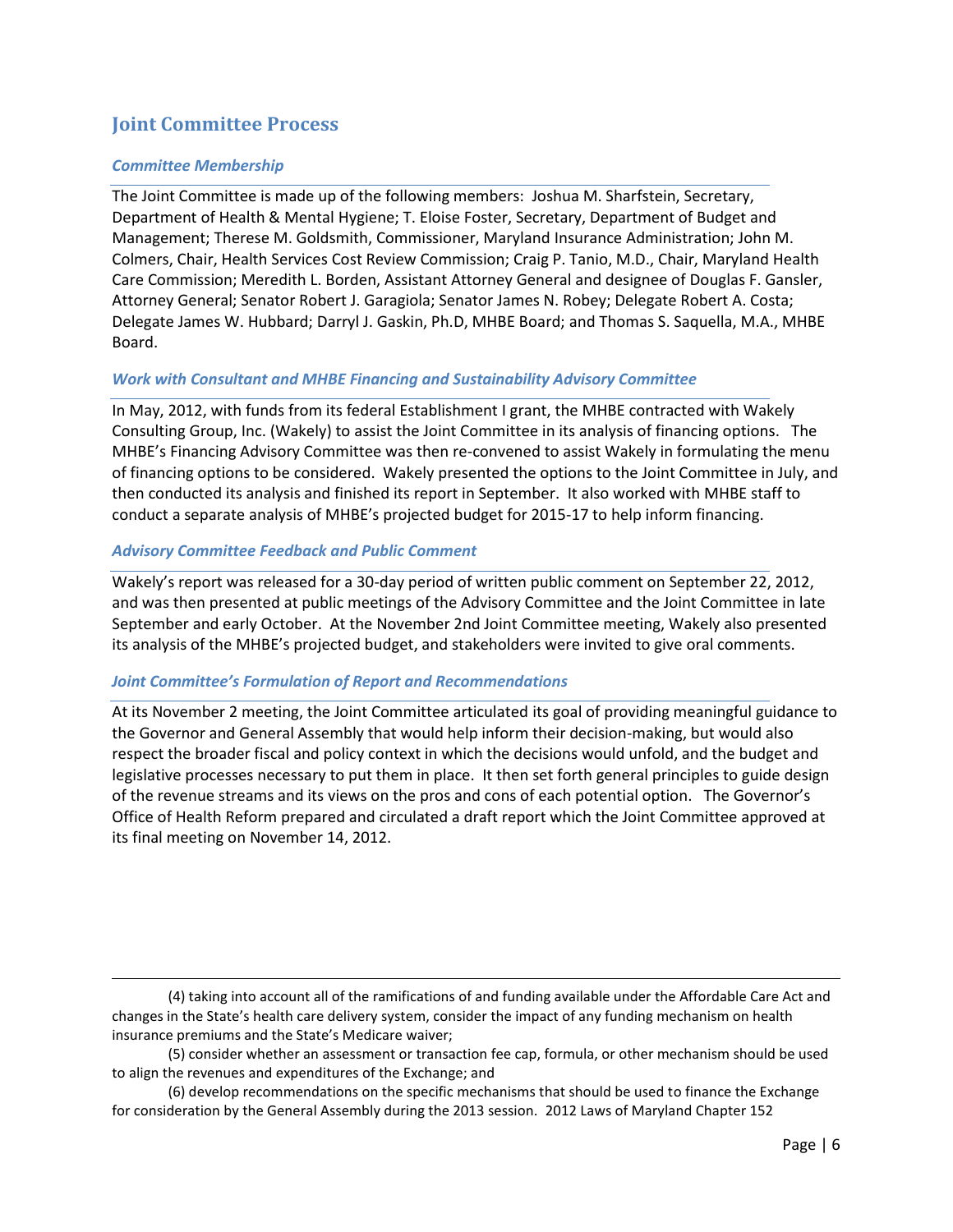# **RESOURCES OF JOINT COMMITTEE**

#### **Maryland Health Benefit Exchange Board's Recommendation**

In its 2011 report, "Recommendations for a Successful Maryland Health Benefit Exchange", the Board based its financing recommendation on three key considerations: 1) in addition to providing value to those involved directly in its insurance marketplace, the MHBE will provide benefit to all Marylanders; 2) MHBE enrollment will be uncertain in the initial years; and 3) the MHBE's funding must be consistent and reliable. It concluded that "because of the significant benefits the Exchange offers to Marylanders, the foundation for the Exchange's funding should be a broad-based assessment with additional funding coming from transaction fees tied to enrollment within the Exchange."

#### **Wakely's Analysis**

Wakely's "Detailed Analysis for Financing the Maryland Health Benefit Exchange," builds on the Exchange Board's recommendation and the work of the Advisory Committee. (Report attached as Appendix A).

#### *Value of the MHBE*

First, the report sets forth a qualitative analysis of the MHBE's benefit to different market segments, the State, and the public, concluding that it has both a business and public value. It provides benefit to carriers by increasing their membership opportunities, aggregating premiums for small businesses, and providing marketing, eligibility determinations, enrollment, and other services. It benefits the health care market by infusing \$600 million in new federal dollars into the system, reducing uncompensated care and bad debt, increasing premium and provider revenue, and supporting payment and benefit design innovation. The MHBE offers value to the State by lowering the rate of uninsured, creating jobs, increasing tax revenues, and enhancing economic activity generally. Finally, the public benefits through expanded access to affordable health care, lower insurance premiums, "uninsurance insurance," a trustworthy source of information, and a streamlined, no-wrong-door eligibility and enrollment process.

#### *Three Revenue Models*

The report then examines and applies a set of evaluative criteria to three potential revenue models focused on: 1) issuers of Qualified Health Plans (QHPs); 2) carriers and providers in the broader health care market; and 3) broad-based public funding sources like a tobacco or other "sin" tax. For each model, it assesses the Exchange's value and impact on the assessed market; any differential impact on MHBE consumers; the relative stability of the revenue yield, the method of collection and cash flow; administrative ease; and lead time necessary to adjust the assessment.

#### *QHP Issuer Model*

The report examines two options within the QHP issuer model, *i.e*., assessment on MHBE membership only, and assessment on issuers' total non-group and small group membership. It finds, on the positive side, that the QHP Exchange membership option: 1) is most closely related to MHBE business operations; 2) would not affect MHBE consumers differentially because the assessment would be spread across an issuer's entire membership; and 3) could be adjusted fairly easily as long as changes aligned with issuers' pricing cycles. On the downside: 1) the revenue stream would be highly sensitive to MHBE enrollment; 2) the assessment could create a disincentive for carriers to sell inside the MHBE because of the difference in yield for QHPs sold outside the Exchange; 3) collections would be tied to timing of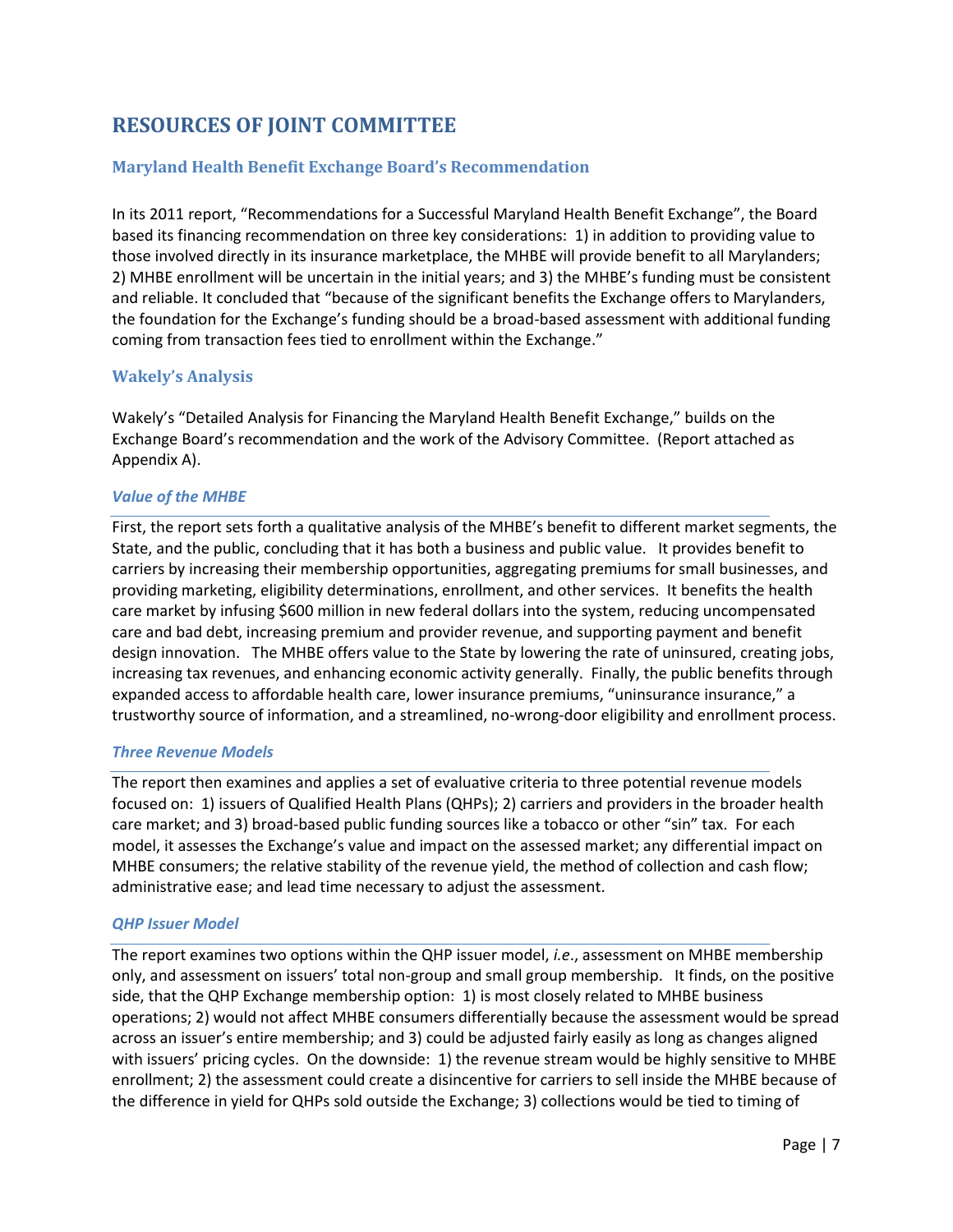MHBE enrollment; and 4) cash flow and administrative ease would depend on whether MHBE functions will ultimately include billing.

With respect to assessing an issuer's total membership, this option retains a close link to MHBE business relationships, including incorporation of the MHBE's spill-over benefits on issuer membership outside the Exchange. It also eliminates the disincentive for carriers to sell inside the Exchange, allows for a lower and more stable assessment because of its broader base, and could be administered easily by utilizing current Maryland Insurance Administration (MIA) collection processes. Finally, it would not affect MHBE consumers differentially and could be adjusted in concert with issuers' pricing cycles.

#### *Health Care Market-Based Revenue Models*

The report considers two potential options within the health care market: 1) assessment on the commercially-insured large group market; and 2) assessment on providers, such as a hospital net patient revenue assessment or an increase in the fees on providers that fund the Maryland Health Care Commission.

With respect to the evaluative criteria, these options reflect the MHBE's value to the health care market, would eliminate carriers' disincentive to sell in the Exchange, and would be spread across an expanded base, thereby allowing for a lower assessment and more stable revenue stream. The ability to leverage existing premium and provider assessments would create administrative ease, but lead time to adjust the assessment would likely be tied to current annual assessment processes.

#### *Broad-Based, Public Funding Sources*

Finally, the report considers broad-based public funding streams not linked to health industry revenue sources. It focuses on a tobacco tax as a potentially good option, given the link between tobacco use reduction and public health. Cigarette tax increases have led to declines in smoking rates, which in turn prevent disease, reduce mortality, and decrease health care costs. Smokers are also more likely to be uninsured and to require more extensive health care services. A cigarette tax recognizes the MHBE's value to the public and does not affect the insurance market or MHBE consumers.. Collection would be annual, with relative administrative ease but more lead time necessary for any adjustments.

#### *MHBE Budget*

 $\overline{\phantom{a}}$ 

The report also includes a Budget Supplement which projects the MHBE's expenditures and revenue needs from 2015-17. (Attached as Appendix B).

**MHBE Scale and Cost of Operations**: MHBE's projected enrollment, a significant driver of overall operating expenses, is an average of 198,000 lives over the three-year period. <sup>2</sup> The projected operating budget, in round numbers, is \$35 million for CY'15, \$34 million for CY'16, and \$33 million for CY'17. On a per member, per month (PMPM) basis, expenses for CY '15 – '17 will be \$16.75, \$14.66, and \$12.64 respectively. The projected expenses also reflect allocating back to Medicaid its share of the cost of shared functions, like eligibility determinations.

 $^2$  Estimated year-end total non-group and small group enrollment is 177,080 for CY'15, 196,234 for CY'16, and 221,433 for CY'17. Non-group enrollment will be greater than small group, and these projections assume the State will not establish a Basic Health Program for individuals below 200% of FPL.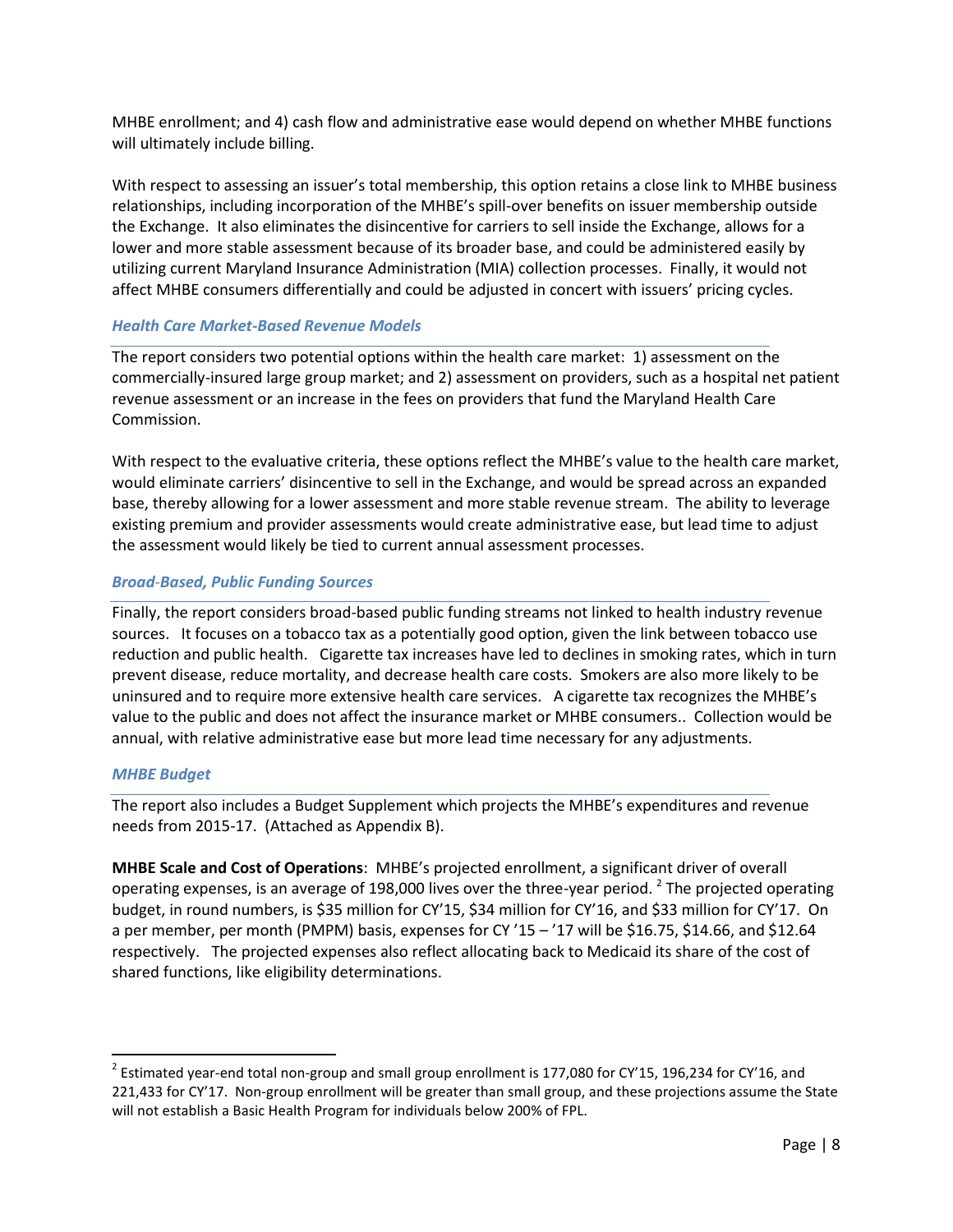**Breakdown of Operating Expenses:** The Budget Supplement breaks out operating expenses into fixed and variable costs, and those with components of each. Fixed costs will remain relatively constant regardless of MHBE scale, whereas variable costs will be highly sensitive to changes in enrollment. This breakdown is important in managing and projecting MHBE operating budgets going forward.

The major categories of expenses are IT systems and operations (call center, eligibility and enrollment, staff salary and benefits, and navigators). Lesser expense categories are consulting (actuarial, IT, and reinsurance-related), facilities and equipment, appeals, marketing and advertising, and administrative. Approximately 61% of estimated costs are fixed and 39% are variable. The budget does not include broker commissions, since they will be paid directly by carriers, as they are today.

#### *Specific Financing Options for Consideration*

**Recommended Hybrid Approach:**Acknowledging that a single assessment on one market would be theoretically possible, the report advises against this approach in favor of a hybrid model combining variable, transaction-based and fixed, broad-based revenue streams. This approach would: 1) decrease the rate of assessment on any single market sector; 2) ensure a more stable revenue stream not tied exclusively to MHBE enrollment uncertainty and variability; 3) link part of the funding to enrollment, making it scalable to financing needs that change based on enrollment; and 4) most accurately reflect the multi-faceted business and pubic value of the Exchange.

**Specific Options**: The report then sets forth specific options that would provide the requisite \$35 million revenue stream. The options under the QHP model are variable/transaction-based, while the options under the health care market and public funding models are fixed/broad-based. The following chart sets forth the rate of assessment required under examples of each model when adjusted for the actual budget projections and revised estimates of cigarette tax revenue from the Department of Budget and Management.<sup>3</sup>

| <b>Market Denominator</b>   | <b>Revenue Base</b> | \$13.7 Million Variable   \$21.3 Million Fixed<br><b>Costs</b> | <b>Costs</b> |
|-----------------------------|---------------------|----------------------------------------------------------------|--------------|
| <b>NG/SG Combined</b>       | \$2,936,173,431     | 0.46%                                                          |              |
| <b>Large Group</b>          | \$3,545,634,074     | $- -$                                                          | 0.60%        |
| <b>Provider (Hospital)</b>  | \$15,091,683,229    | $- -$                                                          | 0.14%        |
| <b>Cigarette Packs Sold</b> | 199,500,000         | $- -$                                                          | \$0.18       |

#### **Public Comment on Proposed MHBE Financing Mechanisms**

 $\overline{a}$ 

Stakeholders and members of the public were invited to provide written comment on the MHBE financing options during a 30-day comment period following release of the Wakely report. Eleven stakeholder organizations submitted comments; six were health insurance carriers, dental carriers, and

 $3$  The report uses a placeholder of \$42 million for the MHBE budget, pending the preparation of actual budget projections as set forth in the Budget Supplement. The Department of Budget and Management projects slightly different revenue yields on the cigarette tax increase because it assumes elasticity of demand, *i.e*. smoking rates will decline as tax rates increase.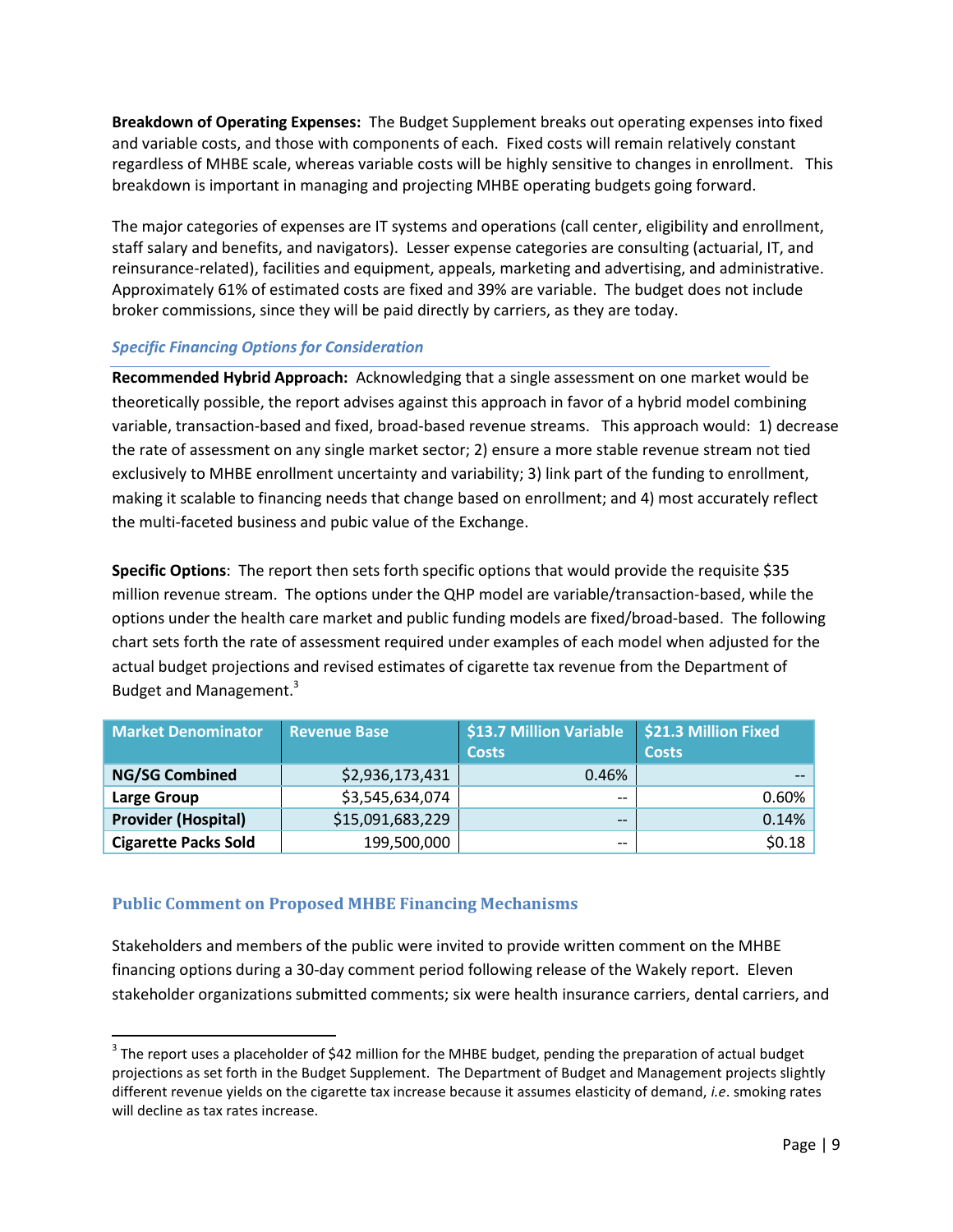an insurance industry association; three were hospital providers and a hospital association; and two were consumer advocacy organizations. The Joint Committee also invited oral stakeholder presentations at its November 2, 2012 meeting. Three organizations that submitted written comments (two hospital providers and a consumer advocacy organization) made presentations. The following summarizes the key issues raised and addressed in the stakeholder input. (Attached as Appendix C is a chart setting forth public comment in greater detail and by organization).

Several organizations provided comments in support of general approaches or principles for financing MHBE operations. Six recommended the hybrid approach that would incorporate more than one revenue source; two groups commented on the importance of transparency in the funding plan; and two groups stated that assessments for the purpose of funding MHBE operations should be limited to the minimum amount necessary to cover costs. No other organizations submitted statements in opposition to these comments. Additionally, these positions are consistent with the feedback received from the MHBE's Financing and Sustainability Advisory Committee.

With respect to specific financing mechanisms, one consumer advocacy group supported use of a tobacco excise tax increase because of its additional public health benefit of reducing teen smoking. Similarly, four other stakeholders supported use of a broad-based "sin" tax, citing a tobacco excise tax as an example. No organizations opposed this mechanism.

Additionally, the three hospital provider organizations submitted comments opposing the use of a hospital assessment to fund the MHBE, expressing concerns that it could have a negative impact on Maryland's "all-payer" system and the Medicare waiver. By contrast, three other groups representing carriers and consumer advocates recommended using some type of provider assessment as part of a broad-based hybrid approach to financing.

While no organizations opposed use of a carrier assessment, several raised issues regarding how such an assessment could be structured. First, two carriers and one consumer organization supported an assessment that would be applied to plans sold inside and outside the Exchange to ensure that no plans are placed at a competitive disadvantage and to spread the cost across a larger enrollment base. Taking the opposite view, three carriers supported an assessment only on plans sold inside the Exchange on the grounds that only those plans should pay for its operations. Second, the two dental carriers recommended that assessments on plans be made in proportion to the percentage of premium collected, stating that a flat transaction fee would disproportionately affect consumers purchasing plans, such as dental plans, with lower premiums. Conversely, two health insurance carriers supported a flat transaction fee, stating that a percentage-based assessment would place a greater burden on carriers selling higher priced plans. Finally, two insurance carriers recommended that any carrier assessment be structured so as to exclude it from medical loss ratio calculations. No comments were offered in opposition to this view.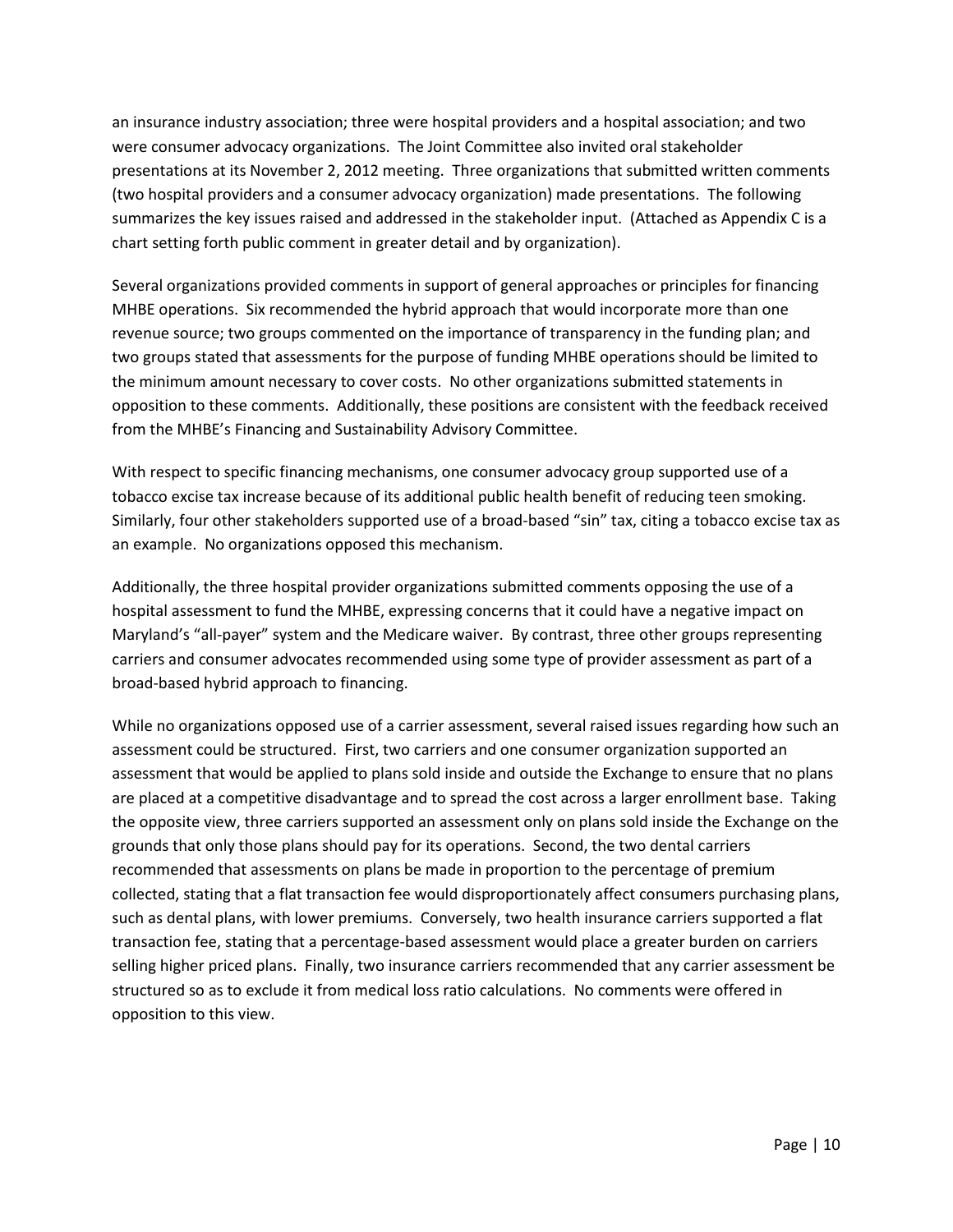# **Joint Committee Recommendations to Governor and General Assembly**

The Joint Committee's guidance to the Governor and General Assembly first sets forth five principles which should inform design of the MHBE's financing mechanisms. It then provides input on the proposed financing models, indicating which options the Joint Committee feels should not be considered at all by policymakers, and the pros and cons of those models it feels do merit consideration.

#### **Principles to Guide Design of MHBE's Financing Mechanisms**

Based on all of the reports and public comment, the Joint Committee believes the following principles should guide design of the Exchange's revenue streams.

#### **1. The MHBE has both business and public value, benefiting consumers, carriers, brokers, the health care sector, the State and the general public.**

- *Business value***:** The MHBE benefits those involved directly in the offer and purchase of insurance in the Exchange.
- *Value to health care sector***:** The MHBE infuses \$600 million in subsidies; increases premium and provider revenue; reduces uncompensated care and bad debt; and supports payment and benefit design innovations.
- *Value to public*: The MHBE reduces the rate of uninsured; reduces the hidden tax currently embedded in premiums by reducing uncompensated care; provides "uninsurance insurance" and a trustworthy source of information; and establishes a no-wrong-door eligibility and enrollment system.
- *Value to State:*The MHBE lowers the rate of uninsured; lowers unemployment; increases state and local tax revenues; and generates enhanced economic activity.

#### **2. The allocation of fixed, variable, and Medicaid-related costs should inform determination of the appropriate revenue streams to ensure MHBE sustainability.**

An estimated 61% of MHBE-specific spending is fixed (salary/benefits; equipment/communications; facilities), and 39% is variable (navigators; administrative). This percentage breakdown reflects the fact that some functions have both a fixed and variable component (marketing/advertising; consulting; IT systems/operations; appeals). The MHBE's budget is based on an understanding that a substantial fraction of costs for eligibility infrastructure (as much as 75%) will be covered separately through the Medicaid program.

#### **3. A hybrid approach, which combines two or more revenue streams, reflects MHBE's business and public value and is most likely to ensure its sustainability.**

The MHBE Board, the MHBE Act of 2012, and the 2012 Wakely report encourage a combination of transactional (variable) and broad-based (fixed) revenue models because this approach reflects the business and public value of the MHBE. It is also most likely to meet the different revenue needs of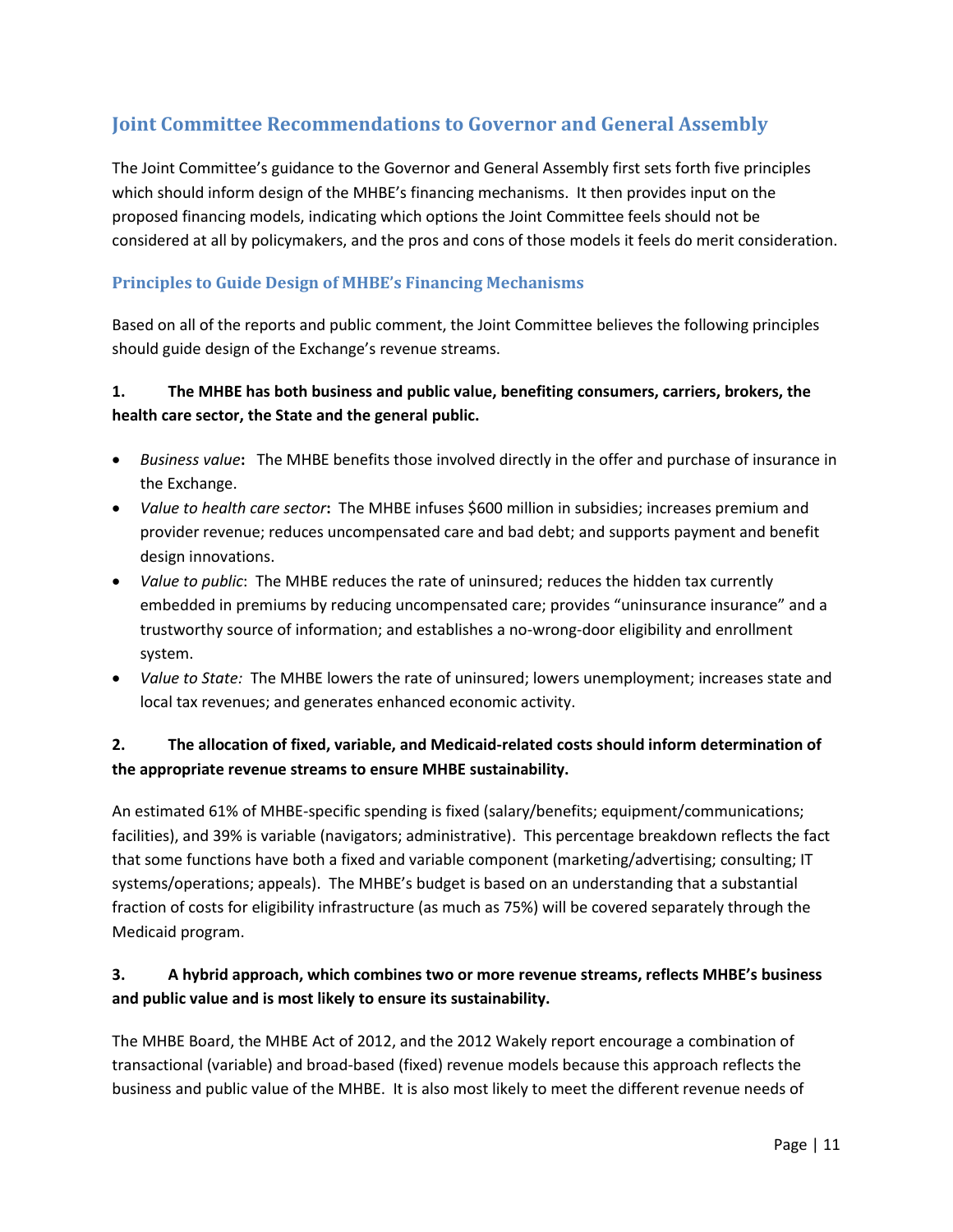fixed costs (stable and predictable regardless of enrollment), and variable costs (dependent upon and scalable to enrollment).

#### **4. MHBE revenue streams should be designed to support its short and long-term financial sustainability.**

#### **5. Where possible, assessments should be characterized by simplicity and ease with respect to compliance and administration.<sup>4</sup>**

#### **MHBE Financing Options Considered by the Joint Committee**

In addition to these guiding principles, the Joint Committee offers the following recommendations and input on the issues raised by the financing options and their relative advantages and disadvantages.

#### *Multiple revenue sources*

 $\overline{\phantom{a}}$ 

First, options for the MHBE's financing mechanisms should not necessarily be limited to a combination of two funding sources only. While the recommended hybrid approach suggests at least one transaction-based and one broad-based revenue source, consideration should also be given to combinations of more than two revenue streams. Objectives regarding equity, stability, flexibility and other factors may well militate in favor of multiple funding sources.

#### *Transactional/Variable Cost Models*

**Percentage of premium assessment versus flat, per member fee**: The factors favoring a percentagebased assessment are that: 1) the MIA's current premium assessment is percentage based, and thus using the same methodology would be simpler administratively; and 2) it would not penalize dental and vision carriers whose premiums are much lower per member. The advantage of a flat, per member fee is that it would not penalize higher cost policies. The Committee recommends that if a flat fee were utilized, the burden on dental and vision carriers should be addressed by imposing different fees on each insurance line. With respect to a percentage assessment, the Committee recommends considering a cap so as to limit its penalizing impact on high cost policies.

#### **Assessment on MHBE membership only or QHP enrollment both inside and outside Exchange**:

Without making a hard and fast recommendation, the Committee offers several observations and then key factors which should be given serious consideration in deciding between the two options.<sup>5</sup> First, the Committee observes that:

 $^{4}$  One Joint Committee member suggested a sixth principle which would direct consideration of any secondary impacts or unintended consequences of potential financing options. Because these principles are not intended to serve as an actual roadmap but rather as a broad framework to guide policy-makers, the Joint Committee opted to address the potential for secondary impact in its evaluation of each individual financing option.

 $^5$  The Committee notes in this context that in 2016, the definition of a small employer eligible to participate in the Exchange will change from ≤ 50 to ≤ 100 employees, which could alter the considerations around this assessment on QHP enrollment.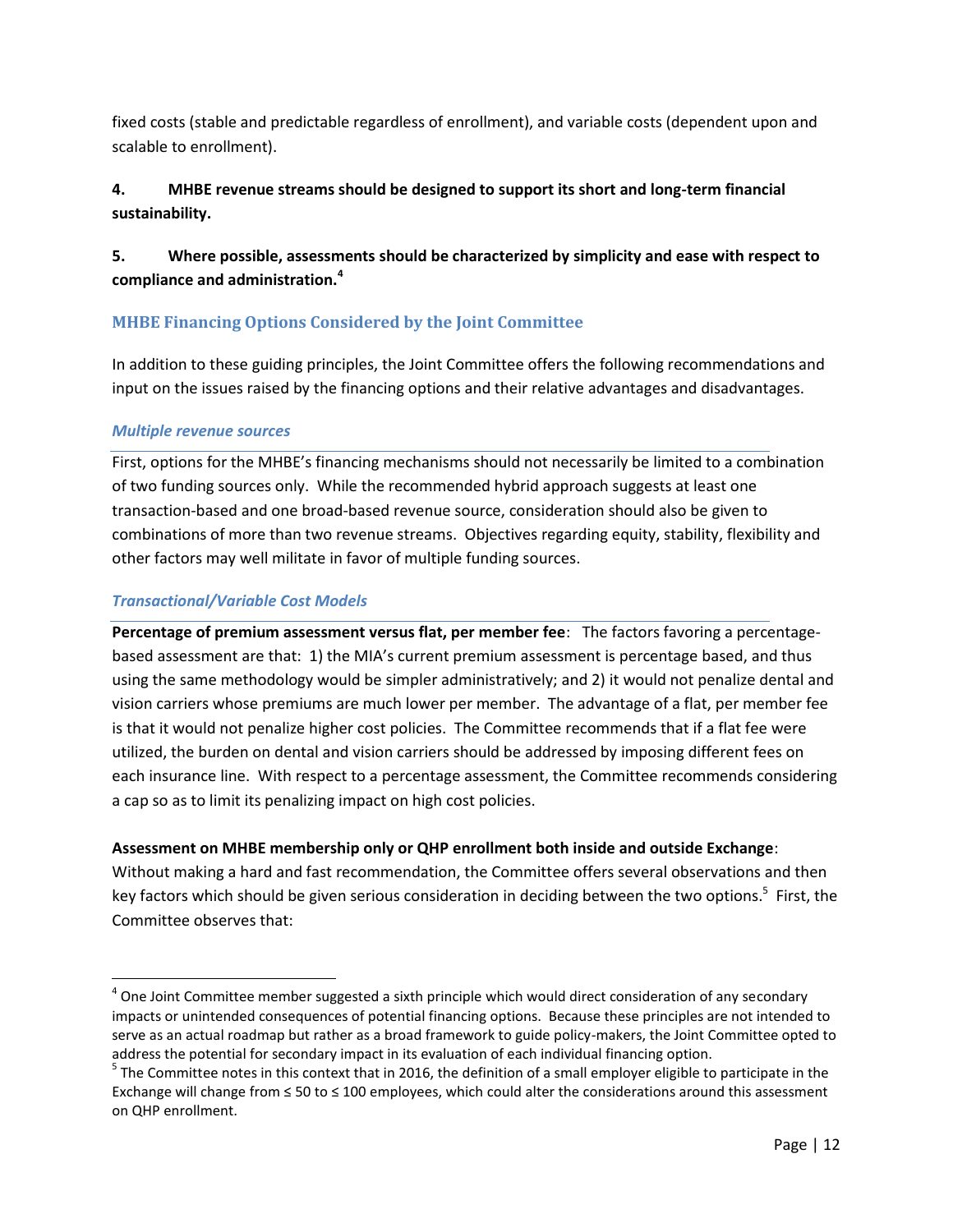1. The Affordable Care Act requires the premium rates of the same plan sold inside and outside the Exchange to be the same, and an issuer's risk pool inside and outside the Exchange must be aggregated. Thus, regardless of which options chosen, consumers would not be affected differentially;

2. Assessing only QHP Exchange enrollment creates a business risk for the MHBE, both because carriers will receive less yield on QHPs sold in the Exchange, and because the MHBE will have difficulty projecting enrollment in the initial years precisely enough to calibrate the amount of the revenue stream needed if relying only on Exchange QHPs. Thus, assessing QHPs in both markets is more fiscally prudent, and policymakers can revisit later whether an Exchange-only assessment might be preferable once enrollment is stable;

3. The MHBE Act of 2012 provides that at least initially, all issuers which meet the minimum premium threshold will be required to sell in the Exchange, which means functionally that all carriers in Maryland will participate in the Exchange; $6<sup>6</sup>$ 

4. Assessing issuers' enrollment in both markets would be less administratively burdensome since the MIA already collects an assessment on issuers' entire membership; and

5. In establishing any carrier assessment, attention should be given to its potential effect on the possibility that reciprocal assessments could be imposed on Maryland-domiciled insurers by other states.

In view of these observations, the Committee recommends that the following factors be weighed in making this selection:

1. The MIA's existing premium assessment renders an assessment both inside and outside the Exchange the simpler path for the Exchange, avoiding a reinvention of the wheel;

2. An assessment both inside and outside the Exchange will establish greater predictability and stability in the early years and could be revisited once enrollment stabilizes; and

3. Both options give issuers flexibility as to how to spread costs of the assessment.

#### *Broad-Based/Fixed Cost Health Care Market Models*

 $\overline{a}$ 

With respect to options for assessments on the broader health care market, the Committee makes the following recommendations:

**Hospital assessment**: An increase in the current assessment on hospital revenues should not be

 $^6$  The law sets forth a minimum annual premium threshold above which a carrier must participate in the Exchange (\$10 million in the non-group market and \$20 million in the small group market), but the only carrier with a footprint in Maryland small enough to fall below the threshold has already indicated its intent to sell in the Exchange. This requirement does not apply, however, to managed care organizations.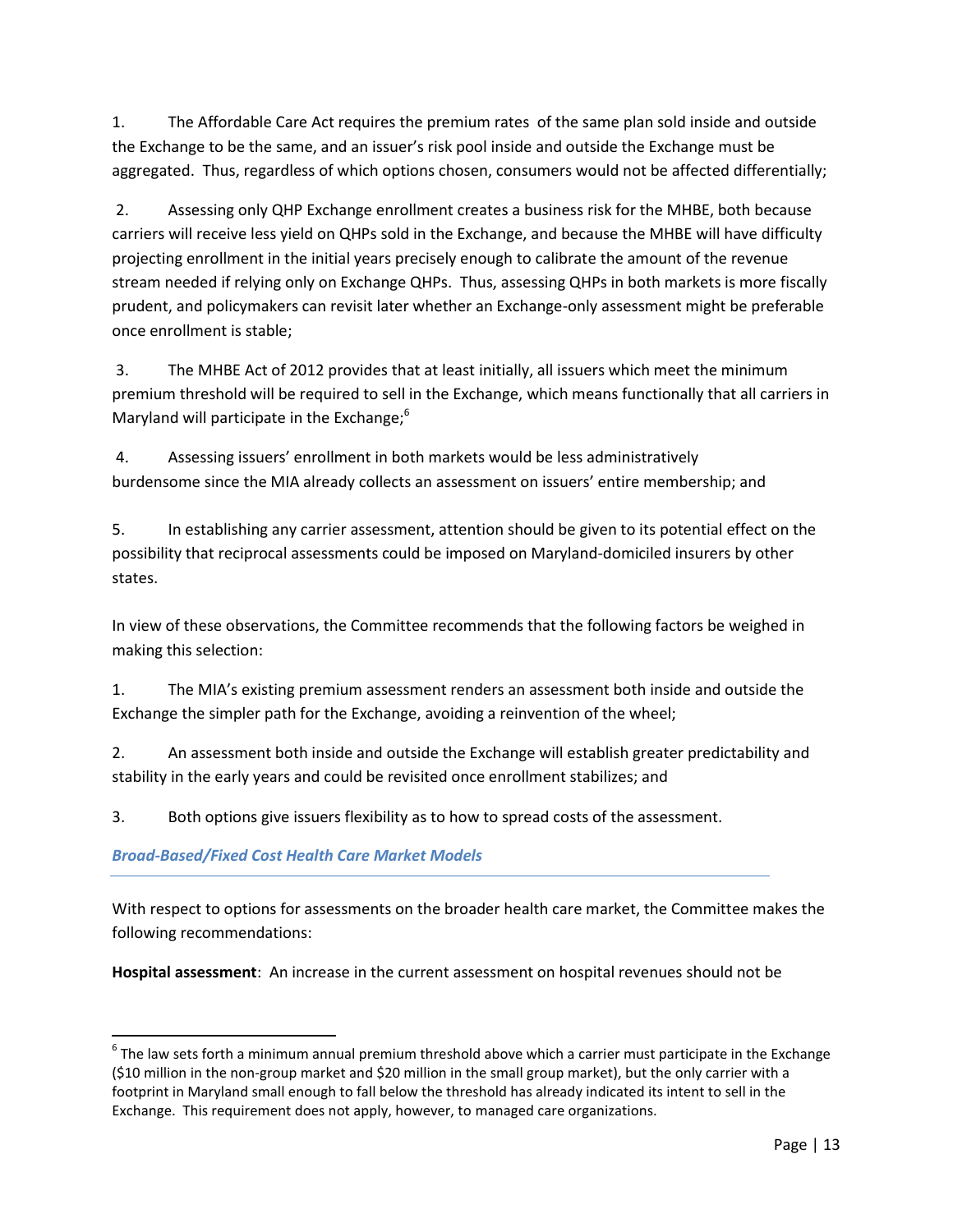considered as a viable funding mechanism. Because Maryland is near the federal limit in using a hospital-based assessment, and because that limit may be lowered by Congress, this option is not a reliable and sustainable funding source.

**Assessment on other licensed providers**: If an increase in the current Maryland Health Care Commission assessment is considered, it should be limited to a modest increase over existing levels. One complexity is that determining the correct individual rates of assessment for different kinds of providers not similarly situated in their ability to recoup the costs will be difficult.

**Assessment on large group commercial health insurance market**: An assessment on the commercially insured large group market should be considered as a viable option for MHBE's broad-based, fixed cost funding mechanism. Working in concert with the transactional-based fee on the non-group and small group market, it carries the benefit of reaching indirectly most components of the health care system, thereby recognizing and capturing the value of the MHBE to the broader health care market. It also allows for a lower rate of assessment because of a relatively expansive base, and it can leverage the existing mechanism for MIA collection of premium taxes. As with respect to the transaction-based assessment on the non-group and small group markets, however, attention should be given to potential reciprocal assessments which could be levied on Maryland insurers by other states.

#### *Broad-based/Fixed Cost Public Funding Models*

A broad-based public funding mechanism should be considered as a component of the MHBE's revenue stream, and an increase in the tax on cigarettes constitutes the option most closely tied to the public value of the Exchange. Studies show that tobacco users are more likely to be uninsured and more likely to need health care services than the general population. About 15% of adult Marylanders smoke; should this number decline as a result of a modest tax increase, the resulting cost savings and greater productivity would benefit the entire state. If this funding mechanism is considered, there should be a plan to maintain revenue in the event that smoking rates decline.

#### *Effect of Financing Options on Health Insurance Premiums*

Generally, carriers will pass through the cost of any assessment on to consumers through premium adjustments. In the same vein, an assessment on providers, which would in turn increase carriers' costs, would similarly be passed on to consumers. Thus, all other factors being equal, the percentage assessment imposed to finance the Exchange could be expected to cause the same percentage increase in premiums. The biggest determinant regarding the increase to premiums is the size of the market segment being assessed. For example, the percentage impact on premiums to raise \$35 million to offset the Exchange's operating costs will be greater if applied to just the non-group market, than if applied to the sum of the non-group, small group and large group market segments.

The assumption that carriers will load the entire assessment into premiums, however, does not take into account changes in market factors brought about by the Exchange. Because all carriers will be required to participate in the Exchange, (subject to certain premium thresholds and not including managed care organizations), it may create competitive pressure to price qualified health plans strategically. A robust